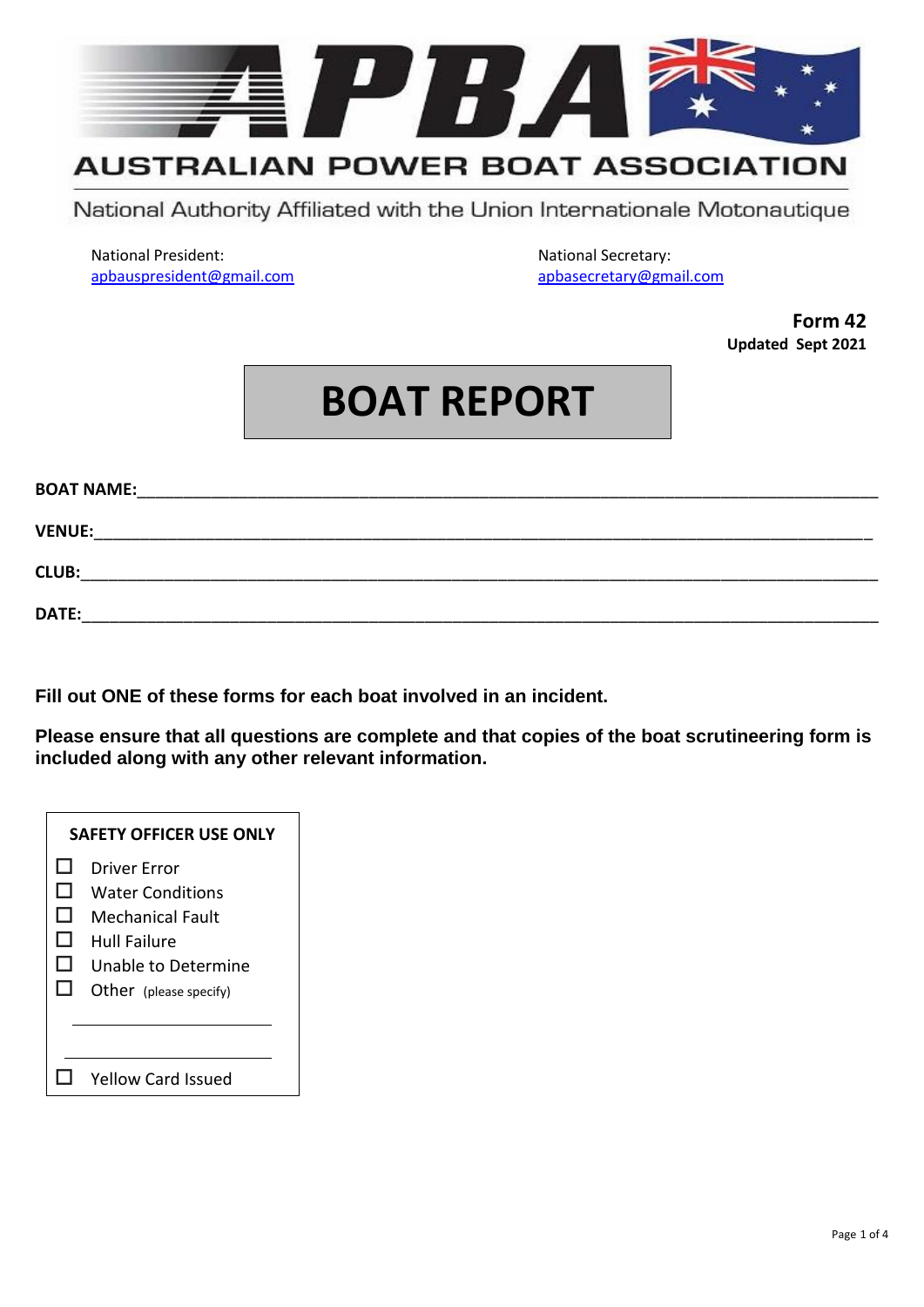## Boat Report

 $\alpha$  accompany this form. The report:  $\alpha$  and  $\alpha$  and  $\alpha$  and  $\alpha$  and  $\alpha$  and  $\alpha$  and  $\alpha$  and  $\alpha$  and  $\alpha$  and  $\alpha$  and  $\alpha$  and  $\alpha$  and  $\alpha$  and  $\alpha$  and  $\alpha$  and  $\alpha$  and  $\alpha$  and  $\alpha$  and  $\alpha$  and  $\alpha$  and  $\alpha$ Please use ONE boat report form per boat involved in the incident. A copy of the scrutineering form for each boat MUST

|                                                        | Was the Motor: Carburetted - Single: (____) or Multiple: (___) Injected: (___) Blown: (___) Other: ___________ |  |  |
|--------------------------------------------------------|----------------------------------------------------------------------------------------------------------------|--|--|
|                                                        |                                                                                                                |  |  |
|                                                        | Construction of Hull: Wood: YES / NO Fibreglass: YES / NO Mixed: YES / NO                                      |  |  |
|                                                        |                                                                                                                |  |  |
|                                                        |                                                                                                                |  |  |
|                                                        |                                                                                                                |  |  |
|                                                        |                                                                                                                |  |  |
|                                                        |                                                                                                                |  |  |
|                                                        |                                                                                                                |  |  |
|                                                        |                                                                                                                |  |  |
|                                                        |                                                                                                                |  |  |
|                                                        |                                                                                                                |  |  |
| Was the PFD still on the driver after the incident?    | YES / NO                                                                                                       |  |  |
|                                                        |                                                                                                                |  |  |
|                                                        |                                                                                                                |  |  |
| Was the helmet still on the driver after the incident? | YES / NO<br>If NO, please explain:                                                                             |  |  |
|                                                        |                                                                                                                |  |  |
| Was the helmet damaged during the incident?            | YES / NO                                                                                                       |  |  |
|                                                        |                                                                                                                |  |  |
|                                                        |                                                                                                                |  |  |
|                                                        |                                                                                                                |  |  |
| Were there any injuries to the driver?                 | YES / NO                                                                                                       |  |  |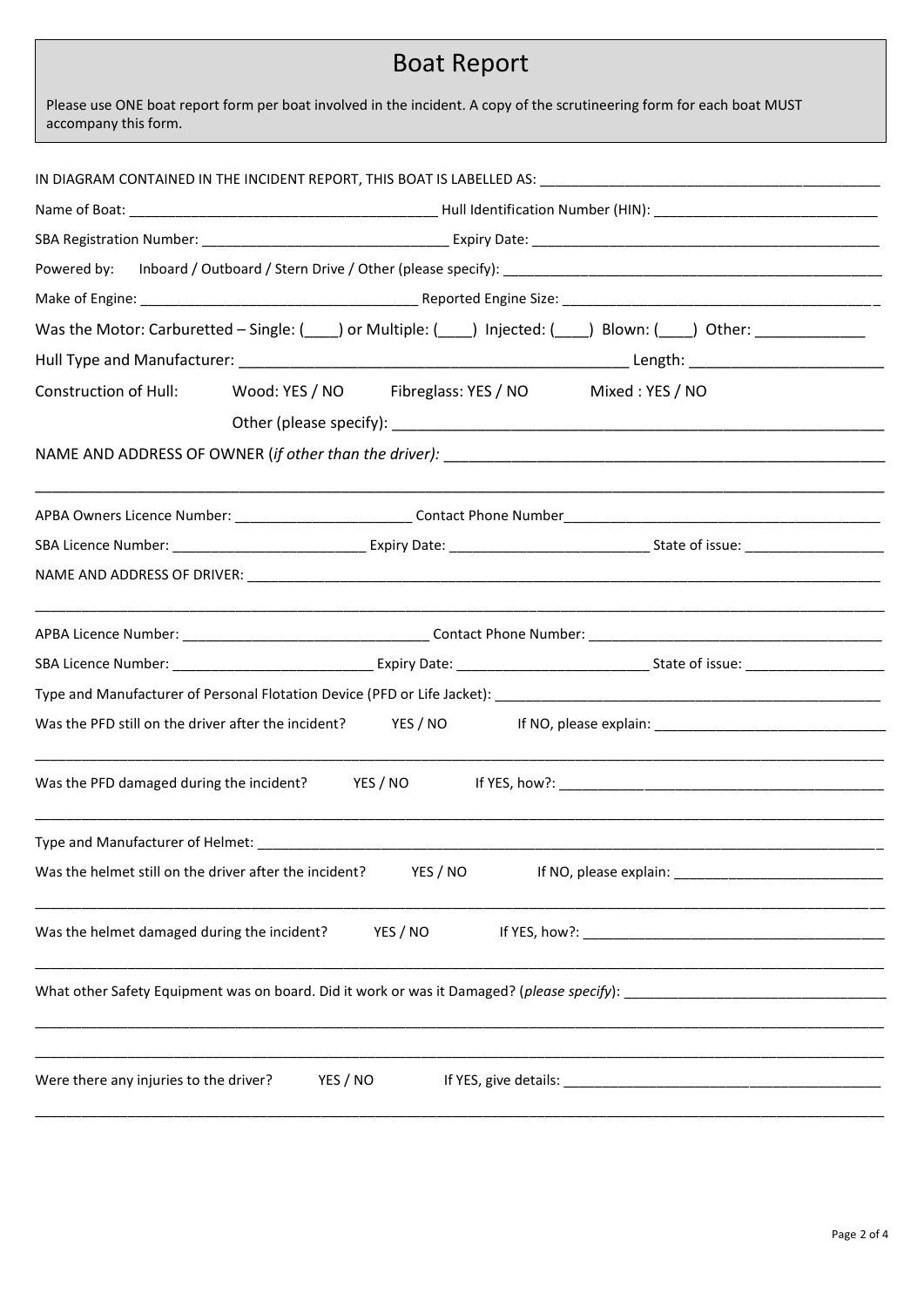| Type of Incident: Spin: (____) Flip: (____) Barrel Roll: (___) Collision: (___)                                                                                                    |
|------------------------------------------------------------------------------------------------------------------------------------------------------------------------------------|
|                                                                                                                                                                                    |
| After the Incident the boat was: Floating (unaided): YES / NO<br>Submerged: YES / NO<br>Inverted: YES / NO                                                                         |
| Nose up: YES / NO<br>Ashore: YES / NO                                                                                                                                              |
|                                                                                                                                                                                    |
| After the incident, the driver was -                                                                                                                                               |
| Still onboard:<br>YES / NO                                                                                                                                                         |
| In the water:                                                                                                                                                                      |
| Face up: YES / NO   Face down: YES / NO   Vertical: YES / NO<br>If in the water, was the driver:                                                                                   |
|                                                                                                                                                                                    |
| Did the Dead stop – cut out switch work?: YES / NO If NO, why (please give details)?: ________________________                                                                     |
|                                                                                                                                                                                    |
|                                                                                                                                                                                    |
| THIS SECTION IS FOR BOATS FITTED WITH REINFORCED COCKPITS ONLY                                                                                                                     |
| If the boat is fitted with a reinforced Cockpit? YES / NO                                                                                                                          |
| Please give the Name of the manufacturer and the UIM or APBA Cockpit Registration Number listed on the Registration plate:                                                         |
| Type of Reinforced Cockpit: Enclosed/Lock down: ______ Open: _____ Open with windshield: _____                                                                                     |
|                                                                                                                                                                                    |
|                                                                                                                                                                                    |
| Was the boat fitted with? (Applicable for Reinforced Cockpit as well as Open Deck Boats)                                                                                           |
| Deflection Bar: YES / NO If YES, was it damaged? YES / NO If YES, how?                                                                                                             |
|                                                                                                                                                                                    |
|                                                                                                                                                                                    |
|                                                                                                                                                                                    |
|                                                                                                                                                                                    |
| Did it hold driver in the boat? YES / NO                                                                                                                                           |
| Were the following items still secure?:                                                                                                                                            |
| If not, please describe below how they became unsecured and the types of mountings used.                                                                                           |
|                                                                                                                                                                                    |
|                                                                                                                                                                                    |
|                                                                                                                                                                                    |
| Was a Battery/Fuel isolation switch (used with reinforced cockpits or belt restraints) present? YES / NO                                                                           |
| If YES, was it used during the rescue/recovery and did its activation pose any problem?                                                                                            |
|                                                                                                                                                                                    |
| As far as can be determined, did any of the following items fail?                                                                                                                  |
| Please circle or highlight the item(s) and describe the method of the failure below or on a separate sheet or next page.                                                           |
| Also include Manufacturer or Model of the item(s), if available. Also indicate if any plating or metal treatments have been applied<br>(i.e.: chrome, anodising, cad platting etc) |

| Skeg | rudder | Quadrant/Tiller | steering pulleys |
|------|--------|-----------------|------------------|